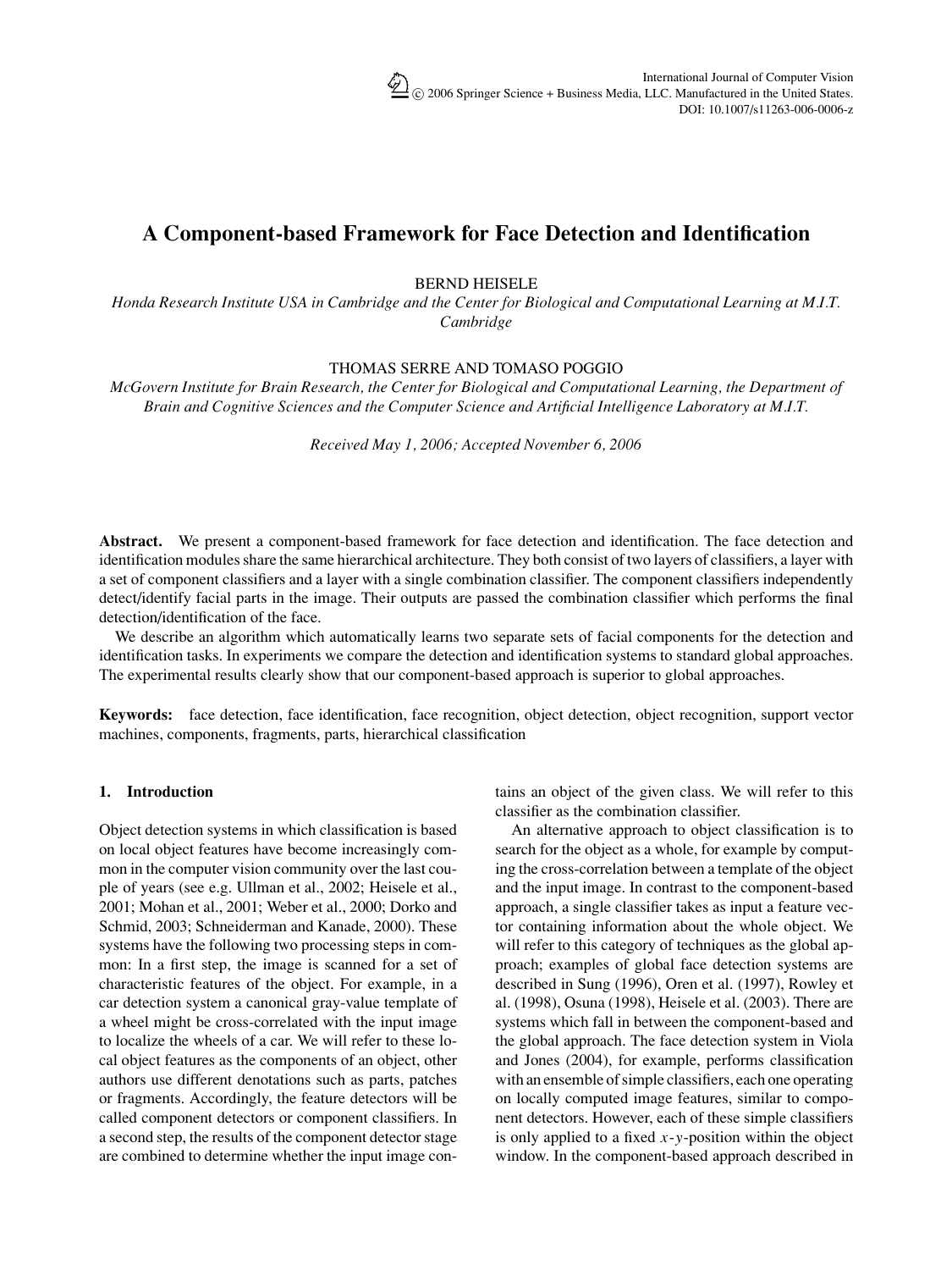this paper, the locations of the components relative to each other are not fixed; each component detector performs a search over some part of the image to find the best matching component.

In the following we briefly motivate the componentbased approach:

- (a) A major problem in detection is the variation in the appearance of objects belonging to the same class. For example, a car detector should be able to detect SUVs as well as sports cars, even though they significantly differ in their shapes. Building a detector based on components which are visually similar across all objects of the class might solve this problem. In the case of cars, these indicator components could be the wheels, the headlights or the taillights.
- (b) Components usually vary less under pose changes than the image pattern of the whole object. Assuming that sufficiently small components correspond to planar patches on the 3D surface of the object, changes in the viewpoint of an object can be modelled as affine transformations on the component level. Under this assumption, view invariance can be achieved by using affine invariant image features in the component detector stage as proposed in Dorko and Schmid (2003). A possibility to achieve view invariance in the global approach is to train a set of view-tuned, global classifiers as suggested by Poggio and Edelman (1990). However, it is preferable to achieve view invariance at the feature level in order to keep the number of required training examples small. Furthermore, shifting a set of view-tuned classifiers over the image significantly increases the computation at run-time.
- (c) Another source of variations in an object's appearance is partial occlusion. In general it is difficult to collect a training set of images which covers the spectrum of possible variations caused by occlusion. In the component-based approach, partial occlusion will only affect the outputs of a few component detectors at a time. Therefore, a solution to the occlusion problem might be a combination classifier which is robust against changes in a small number of its input features, e.g. a voting-based classifier. Another possibility is to add artificial examples of partially occluded objects to the training data of the combination classifier, e.g. by decreasing the component detector outputs computed on occlusion-free examples. Experiments on detecting partially occluded pedestrians with a component-based system similar to the one describe in our paper have been reported in Mohan et al. (2001).

One of the main problems that has to be addressed in the component-based approach is how to choose a suitable set of components. A manually selected set of five components containing the head, the upper body, both arms, and the lower body has been used in Mohan et al. (2001) for person detection. Although there are intuitively obvious choices of components for many types of objects, such as the eyes, the nose and the mouth for faces, a more systematic approach is to automatically select the components based on their discriminative power. In Ullman et al. (2002) components of various sizes were cropped at random locations in the training images of an object. The mutual information between the occurrence of a component in a training image and the class label of the image was used as a measure to rank and select components. An alternative to ranking the randomly extracted components is to cluster them and to use the cluster centers as canonical component templates, as suggested in Morgenstern and Heisele (2003). Another strategy to automatically determine an initial set of components is to apply a generic interest operator to the training images and to select components located in the vicinity of the detected points of interest (Fergus et al., 2003; Dorko and Schmid, 2003; Lowe, 2004). In Dorko and Schmid (2003), this initial set was subsequently reduced by selecting components based on mutual information and likelihood ratio. Using interest operators has the advantage of being able to quickly and reliably locate component candidates in a given input image. However, forcing the locations of the components to coincide with the points detected by the interest operator considerably restricts the choice of possible components—important components might be lost. Furthermore, interest operators have a tendency to fail for objects with little texture and objects at a low pixel resolution. In this paper, we propose a method for automatically learning components for detection and identification based on a training and cross-validation set of faces. This method is a modification of the algorithm proposed in Heisele et al. (2001), in which the size and shape of facial components was learned by minimizing a bound on the classification error of the component classifiers.

How to include information about the spatial relationship between components is another important question that has to be addressed in the component-based approach. In the following discussion we assume that scale and translation invariance are achieved by sliding a window over the input image at different resolutions the detection task is then reduced to classifying the pattern within the current window. Intuitively, information about the location of the components is important in cases where the number of components is small and each component carries only little class-specific information. Omitting any spatial information leads to a detection system similar to the biological object recognition models proposed in Riesenhuber and Poggio (1999); Ullman et al. (2002); Serre et al. (2005). In Riesenhuber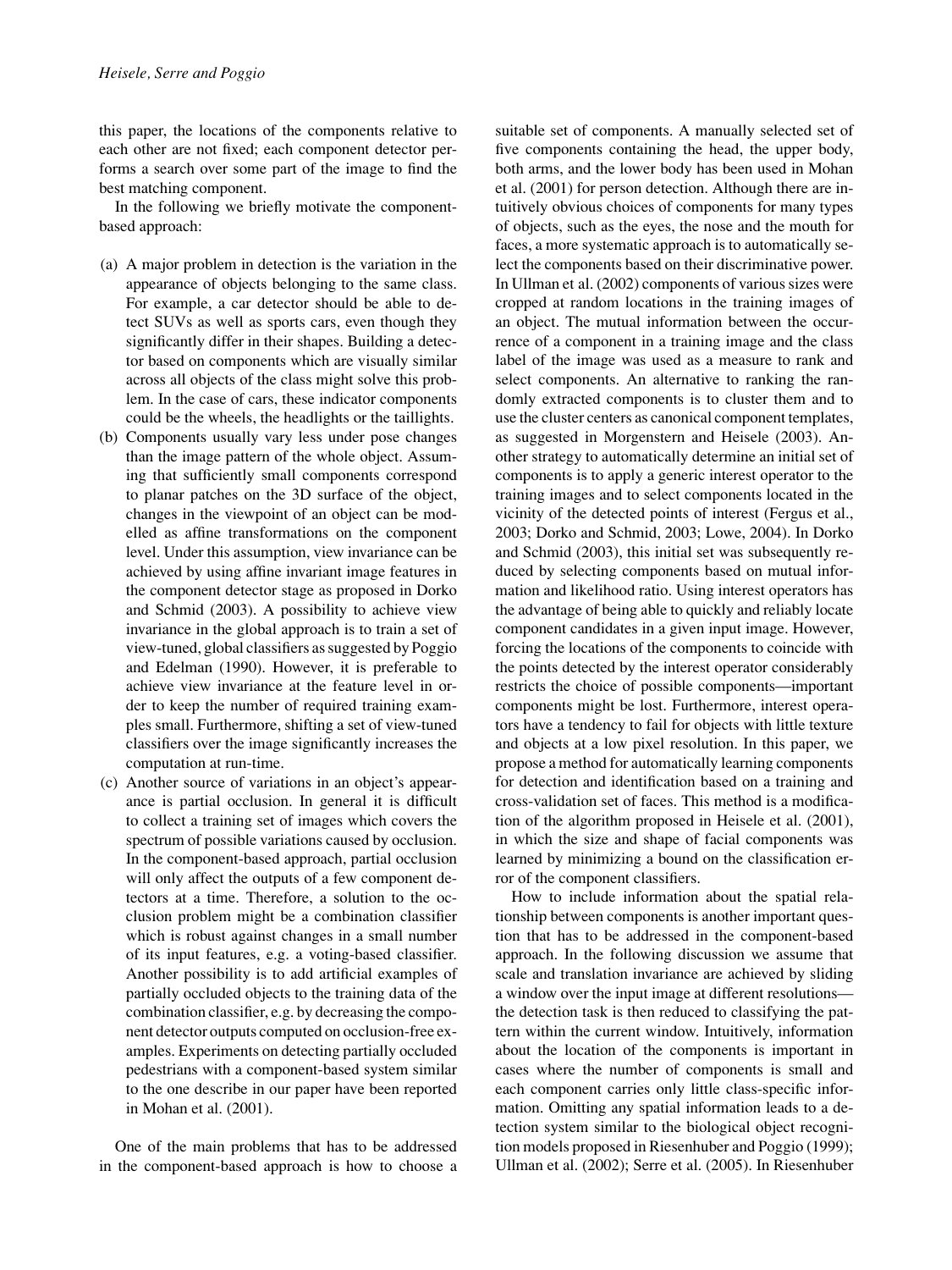and Poggio (1999), the components are located by searching for the maximum outputs of the detectors across the window. The only data propagated to the combination classifier are the outputs of the component detectors while the information about the location of the maxima is not used. In this paper, we will investigate two possibilities to add spatial information to this basic system: (a) implicitly by restricting the location of each component to be within a pre-defined search region inside the window, and (b) explicitly by adding the position of the detected components as additional inputs to the combination classifier. An iterative search for facial components based on the detector outputs and the empirical distribution of the relative position between pairs of components has been published in Bileschi and Heisele (2002). This technique achieved a higher accuracy in localizing the eyes in a face than the straightforward search for the maximum detector responses. However, its computational complexity is a major drawback regarding real-world applicability.

The tasks of face detection and identification share the key problems of pose and illumination invariance. Most of the arguments mentioned before in support of component-based face detection can therefore be applied to component-based face identification. However, face identification poses two additional problems: the large number of classes and the small number of training examples per class (Phillips, 1998). Our learning-based approach requires a large set of training examples per person. To solve this dilemma, we apply 3D morphable models (Blanz and Vetter, 1999) during training to generate a sufficient number of synthetic face images from an initially small training set of real images. We do not address the problem of identifying a large number of people.1 Instead, we focus on robustness against changes in pose and illumination given a small group of people. Systems like ours might be used in home and office environments where the number of people to be recognized is usually small.

In the following, we briefly review face identification techniques which are closely related to our approach. A comprehensive survey on state-of-the-art techniques in face identification can be found in Zhao et al. (2003). In Brunelli and Poggio (1993), faces were identified by independently matching templates of three facial regions: both eyes, the nose and the mouth. The configuration of the components during classification was unconstrained since the system did not include a geometrical model of the face. A similar approach with an additional alignment stage was proposed in Beymer (1993). In an effort to enhance the robustness against pose changes the originally global eigenface method has been further developed into a component-based system in Pentland et al. (1994) where PCA is applied to local facial components. The elastic grid matching algorithm

described in Wiskott et al. (1997) uses Gabor wavelets to extract features at grid points and graph matching for the proper positioning of the grid. The identification is based on wavelet coefficients that were computed on the nodes of a 2D elastic graph. In Nefian and Hayes (1999), a window was shifted over the face image and the DCT coefficients computed within the window were fed to a 2D hidden Markov model. A probabilistic approach using part-based matching has been proposed in Martinez (2002) for expression invariant and occlusion tolerant recognition of frontal faces.

Our face identification system uses the outputs of the component-based face detector during training and at runtime. In the training stage, the computed locations of the face detection components are used to iteratively learn a set of components suitable for identification, called identification components. At runtime, the face detector supplies the identification module with the center locations of the identification components which are then extracted and classified by a hierarchy of identification classifiers. This is different from our previous face identification system (Heisele et al., 2003) in which the gray values of the detection components were combined into one feature vector and then classified by a single classifier.

The outline of the paper is as follows: Section 2 explains the architecture of our component-based face detection and identification system. In Section 3 we describe an algorithm for learning facial components for detection and identification. In Section 4 we explore different techniques of integrating spatial information into the detection process and present experimental results on the face detection system. Results of the full system on a face identification test set are given in Section 5. This section also includes comparisons to standard global approaches based on SVM, PCA and LDA.

### **2. Architecture of the System**

An overview of our system is shown in Fig. 1. We first computed a resolution pyramid from the input image. The pyramid was scanned for faces by sliding a fixed sized object window pixel-by-pixel across each image. On the first level of the detection module, component classifiers independently located components of the face inside the current object window. We experimented with two different strategies for localizing the components: (a) searching for the maximum real-valued output of the corresponding component classifier over the whole object window, and (b) searching for the maximum output in a pre-defined rectangular search region within the object window.

The component detectors were linear SVMs, each of which was trained on a set of extracted facial components and on a set of non-face patterns.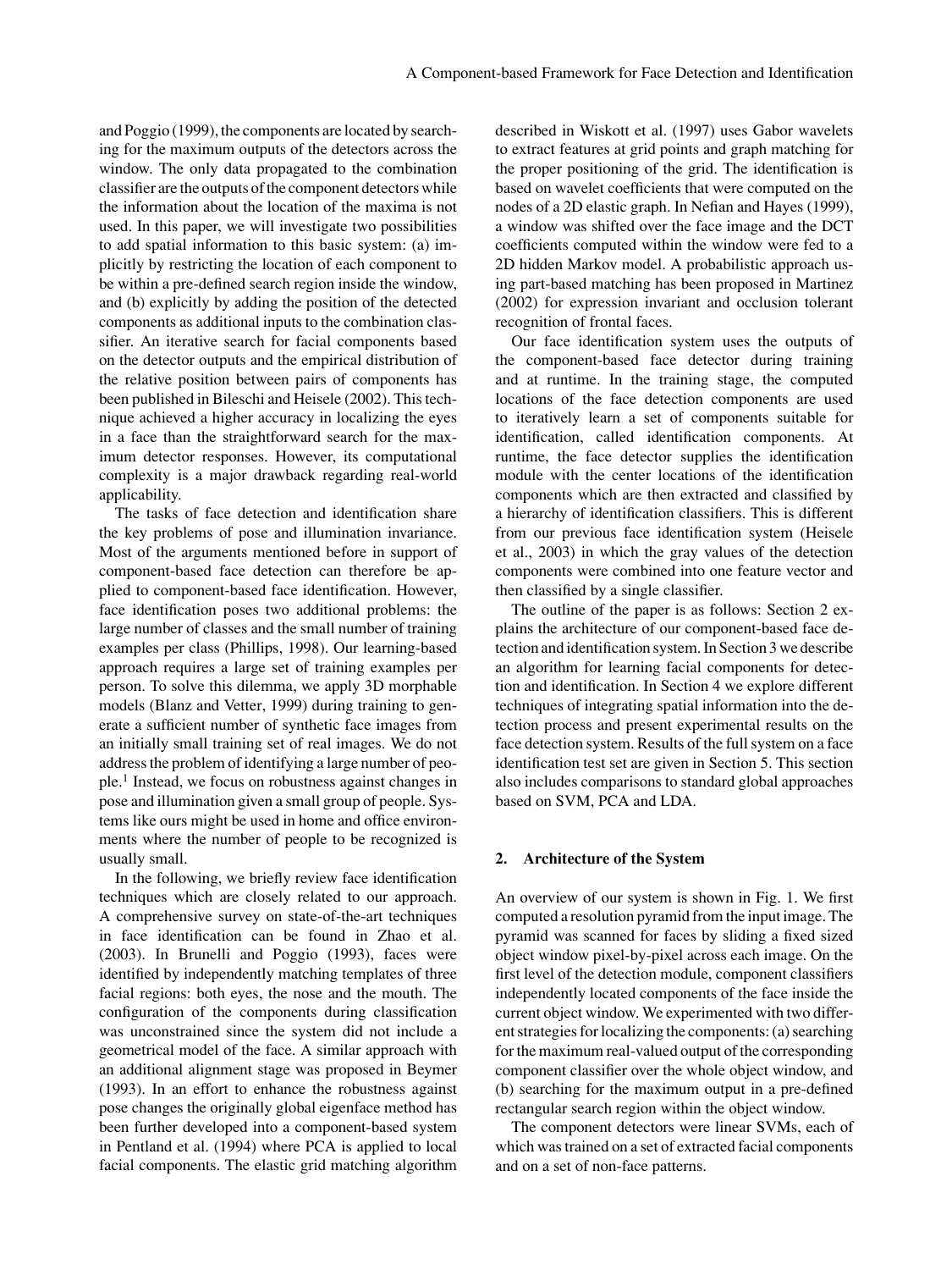

*Figure 1*. System overview of the component-based face detection and identification system. An object window of fixed size is slid over the input image (1). At the first level, component classifiers specialized in detecting facial parts are shifted over the current object window (2) and their real-valued output values are computed at each position inside the object window (3). At the second level, the maximum output *O* of each component and optionally the position  $X, Y$  of each maximum are input to the detection combination classifier. When a face is detected the center coordinates of the detected components are passed to the identification module and the set of identification components is extracted around these points (5). The identification components are classified separately by second-degree polynomial SVMs (6) and the outputs of the classifiers are combined to identify the person's face (7).

If a face was detected inside an object window, the scale of the face and the location of the detected components were passed to the face identification module. Based on this information, the face identification module extracted a previously learned set of identification components which was different from the set of detection components. Each identification component is classified by a separate component classifier and their results are passed to a combination classifier which performs the final identification of the face. The component classifiers were second-degree polynomial SVMs which were trained on a set of synthetic face images. We implemented four types of combination classifiers: classification based on the majority vote amongst the component classifiers, a classifier based on the sum over the real-valued component classifier outputs, a classifier based on the product of the real-valued component classifier outputs, and a linear SVM trained on the component classifier outputs.

### **3. Learning Components for Face Detection and Identification**

Extracting and labelling training data is usually a tedious and time-consuming work. In order to train the component classifiers for both identification and detection, we have to extract the components from each face image in the training database. Manual extraction would only be feasible for a very small number of components and face images. To automate the extraction process, we used textured 3D head models (Vetter, 1998) with known 3D correspondences. By rendering the 3D head models we could generate faces in arbitrary poses and with arbitrary illumination.

### *3.1. Training Data for Detection*

From 100 textured 3D head models of Caucasian subjects we rendered<sup>2</sup> tens of thousands of face images of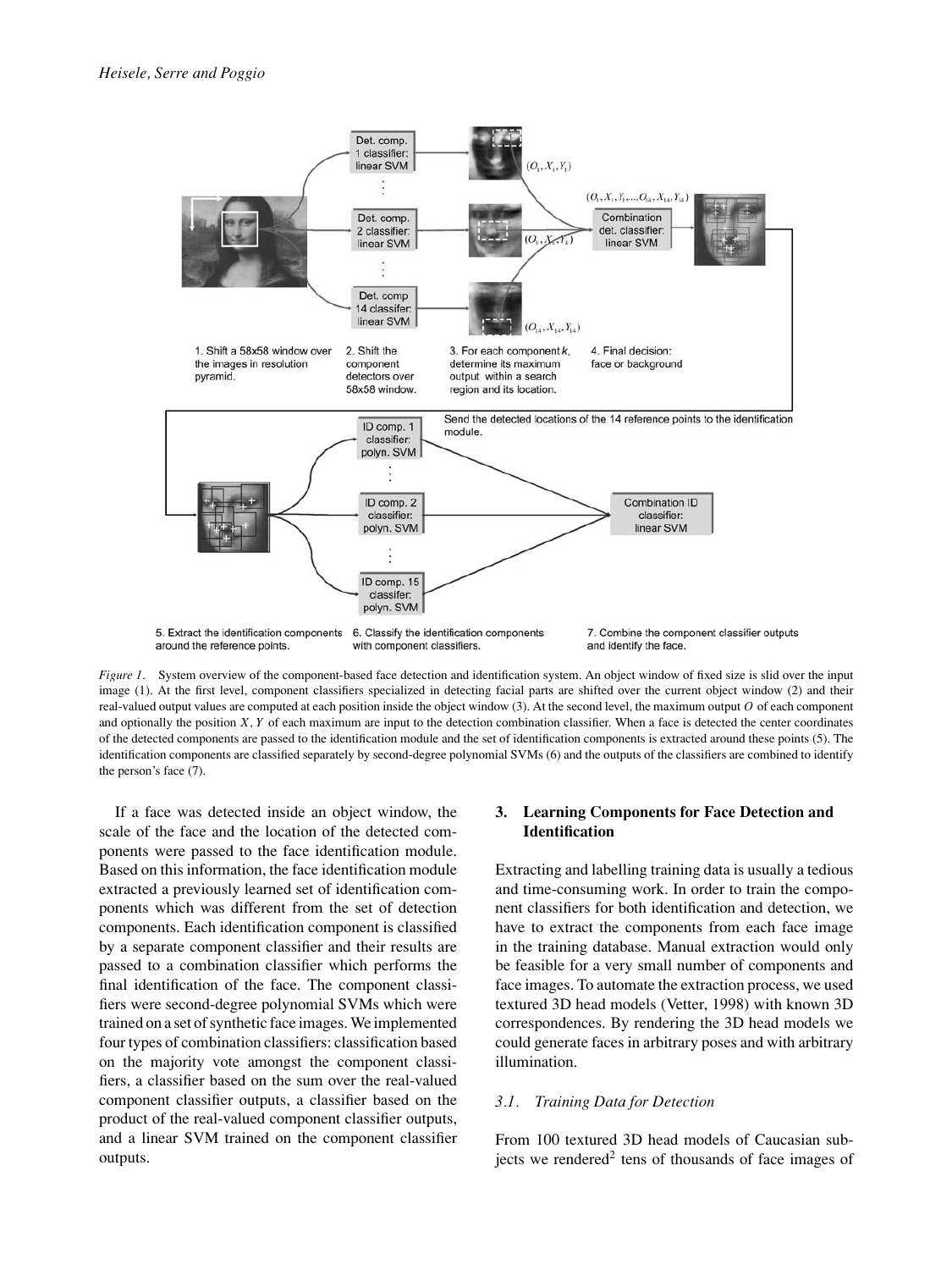

*Figure 2.* Examples of synthetic face images which were generated for training the component detectors. The size of each image was  $100\times100$ pixels corresponding to resolution of the face of about  $58 \times 58$  pixels.



*Figure 3*. Examples of the image triplets used for generating the 3D models.

size  $58 \times 58$  from which we randomly selected 6,843 images for training and cross-validation (CV). Some examples of synthetic face images from the set used to train the face detection system are shown in Fig. 2. The negative training images initially consisted of  $10,20958 \times 58$ non-face patches randomly extracted from a set of nonface images. We then applied bootstrapping to enlarge the training data by non-face patterns that look similar to faces. To do so, we trained a single linear SVM classifier and applied it to the previously used set of non-face images. The false positives (FPs) were added to the non-face training data to build the final training set of size 13,654. We set one third of the positive and negative images aside to build a CV set of 2,281 face and 4,452 non-face patterns. This left 4,562 face and 9,102 non-face patterns for training.

### *3.2. Training Data for Identification*

We first fitted 3D face models to three images of each person in the face identification database (Blanz and Vetter, 1999). Examples of the image triplets are shown in Fig. 3. Each triplet consisted of a frontal, a half-profile, and a profile high resolution face image. We then generated synthetic faces at a resolution of  $58 \times 58$  for the ten subjects by rendering the 3D face models under varying pose and illumination. The original frontal face images of all ten subjects and the corresponding synthetic images are shown in Fig. 4. The images were divided into a training set of 3,080 images and a CV set of 3,960 images.<sup>3</sup>

#### *3.3. Learning of the Components*

The learning algorithm iteratively grew components around a manually preselected set of points in the face image, called reference points (see Fig. 5). The same set of 14 reference points was used to learn the detection

and the identification components. Choosing the same reference points was crucial since it allowed us to use the face detector to localize both types of components at runtime. The learning algorithm described in the following paragraphs was applied to each component separately.

The growing algorithm started with a small rectangular component located around a reference point in the face image. For learning the detection components, the position of each reference point was accurately determined based on the 3D correspondences given by the morphable model. For the identification components, we ran the face detector on the training and CV images of the identification to locate the reference points in each image. The identification components were then extracted around the reference points from all face images to build a training set of positive examples. For detection, the negative set consisted of random background patterns which had the same size and rectangular shape as the facial component. As component classifier we chose a linear SVM. In the case of identification, each component classifier was a set of second-degree polynomial SVMs which were trained according to the one-vs.-all strategy, i.e. the components of one person were trained against the components of the remaining nine people. For both detection and identification the components were histogram-equalized to remove variations caused by lighting changes.

After training a component classifier on the histogramequalized gray values of the extracted components we determined its performance on the CV set. $4$  We then enlarged the component by expanding the rectangle by one pixel into one of the four directions: up, down, left, and right. As before, we generated the training data, trained a component classifier and determined its error rate on the CV set. We did this for expansions into all four directions and finally kept the expansion which led to the smallest error. This process was continued until the error on the CV set reached zero or until a maximum number of iterations had been computed. The iterative growing process of the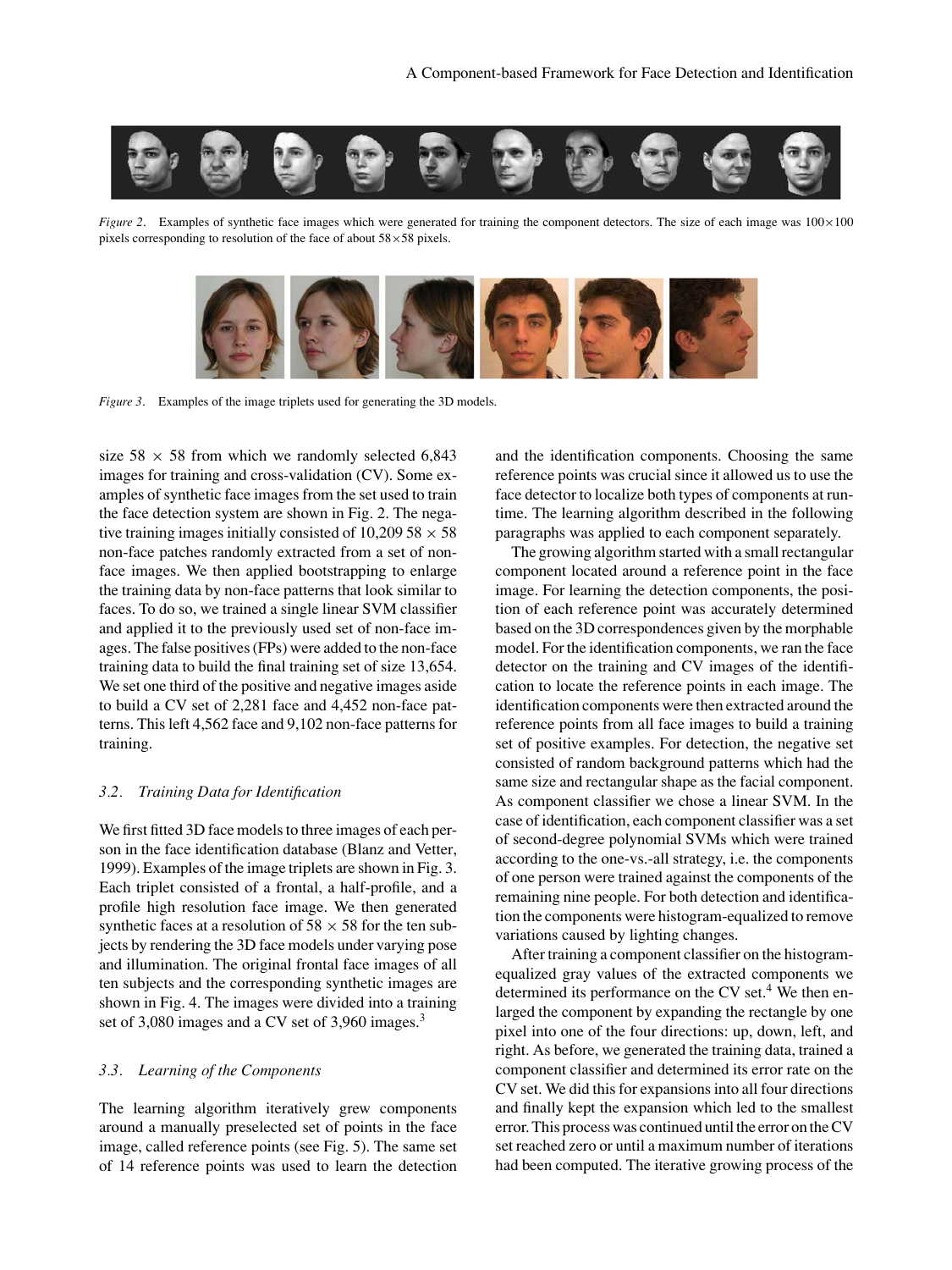

*Figure 4.* Original images and synthetic images generated from 3D models for all ten subjects in the identification training database.



*Figure 5*. The 14 reference points used for component learning.

right eye and nose components for the detection case is shown in Fig. 6. The final set of components is depicted in Fig. 7 and their dimensions are given in Table 1.

### **4. Evaluation of the Face Detector**

### *4.1. Spatial Information for Face Detection*

As mentioned in the introduction, we experimented with two different strategies for localizing the components:

- (a) Searching for the maximum real-valued output of each component classifier over the whole object window.
- (b) Searching for the maximum output within a rectangular search region around the expected location of the component. The search region was computed as

the smallest rectangle that contained the position of the center point of the given component across all training images.

The maximum output of a component classifier computed across the whole pattern of a face is likely to be close to the expected location of the component, i.e. to fall within the search region of the component computed on the training data. For a non-face pattern, on the other hand, the component classifier's maximum can be assumed to be uniformly distributed across the whole pattern. Therefore, the maxima computed within search regions can be expected to have a higher discriminative power than the maxima computed across the whole pattern. This argument loses in strength as the variations in the pose increase which in turn leads to an increase in the size of the search regions. Another weakness of modelling the geometry of an object using the maximum operation within search regions is that it does not account for the correlation between the positions of the components in the detection process since each component is detected separately within its corresponding search region. A way of exploiting the pairwise correlation between the positions of components during the detection stage has been suggested in Bileschi and Heisele (2002).

Another way of including spatial information into the classification process is to propagate information about the image location of the detected component to the combination classifier. To analyze this possibility, we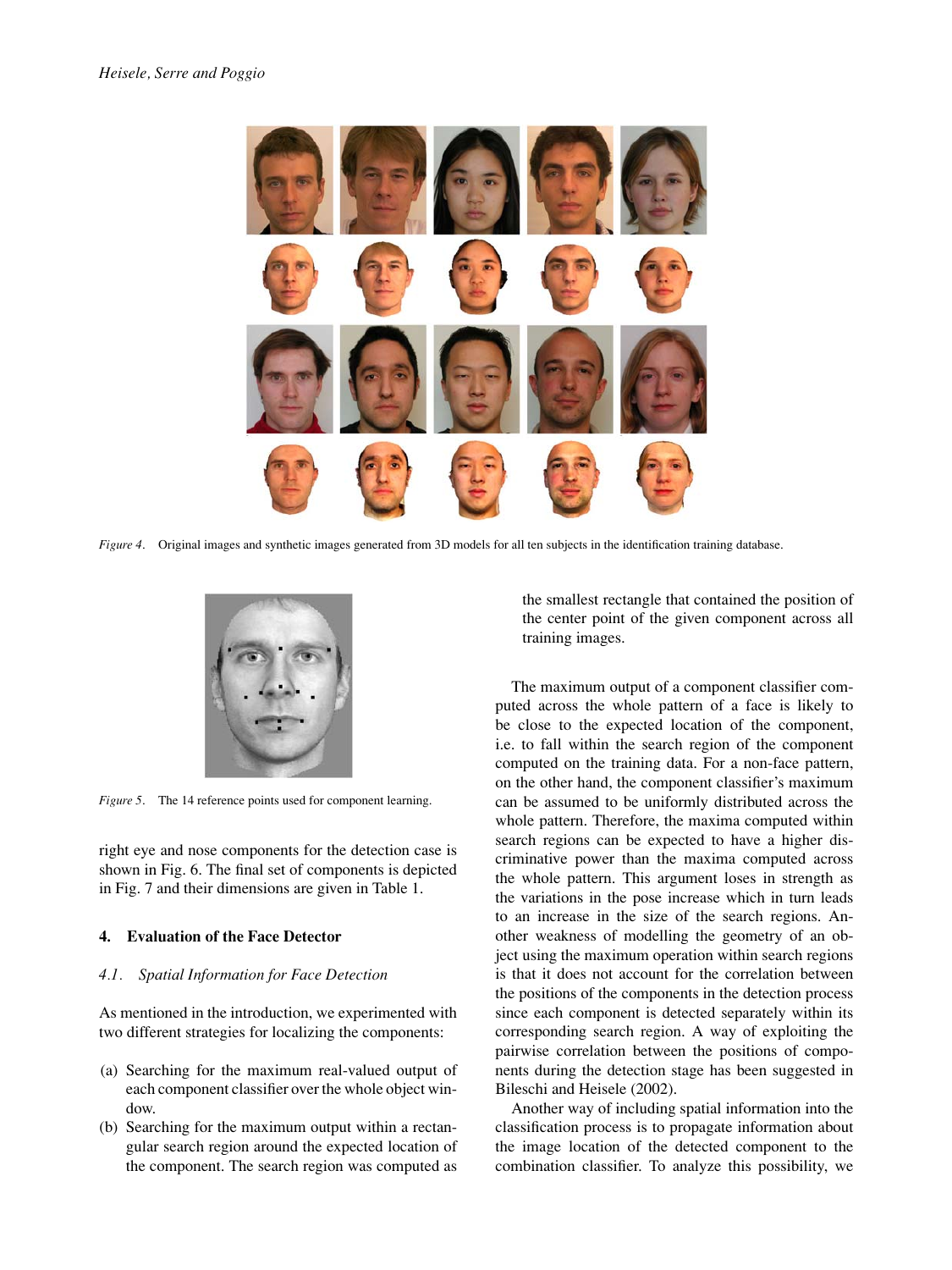

*Figure 6*. Illustration of the iterative growing process for the component located at the center of nose (top) and the right eye (bottom) in the detection case. The components are arranged from top left to bottom right, starting with the initial component in the top left corner. The minimum CV error is given above each component and the arrow indicates the corresponding direction selected.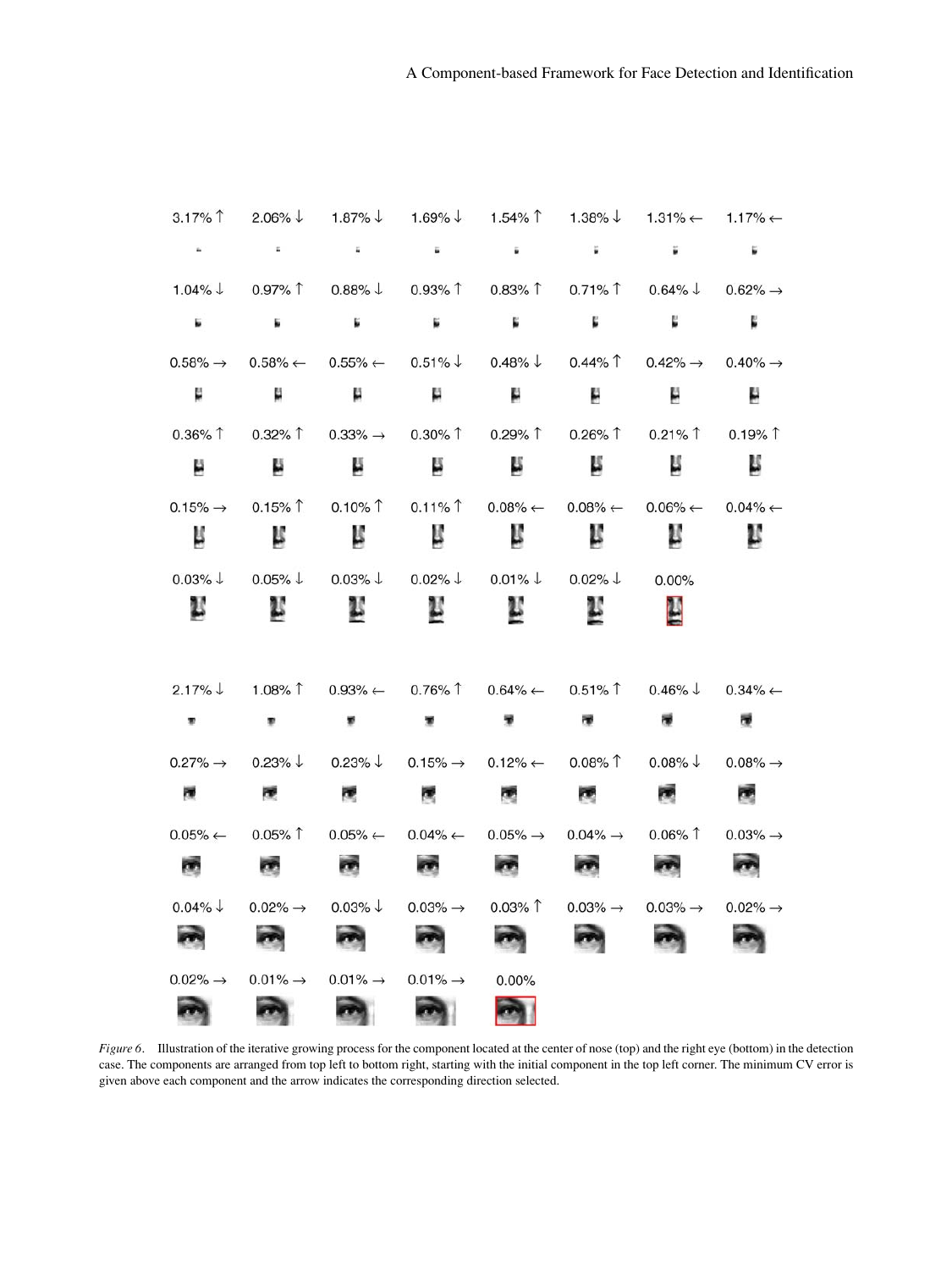|                 | Detection      |                |    |      | Identification |                |    |                |  |
|-----------------|----------------|----------------|----|------|----------------|----------------|----|----------------|--|
| Component       | Right          | Left           | Up | Down | Right          | Left           | Up | Down           |  |
| R. Eye          | 9              | 17             | 9  | 9    | $\overline{7}$ | 7              | 18 | $\overline{4}$ |  |
| L. Eye          | 17             | 9              | 9  | 9    | 19             | $\mathfrak{2}$ | 14 | 3              |  |
| R. Eyebrow      | $\overline{2}$ | 31             | 5  | 22   | $\overline{2}$ | 12             | 9  | 7              |  |
| L. Eyebrow      | 31             | $\overline{2}$ | 5  | 22   | 17             | $\overline{2}$ | 12 | 7              |  |
| Nose Bridge     | 7              | 13             | 8  | 8    | 8              | 9              | 17 | $\overline{4}$ |  |
| <b>Nose</b>     | 10             | 8              | 19 | 17   | 8              | 3              | 5  | 22             |  |
| R. Nostril      | 11             | 13             | 10 | 10   | 9              | 11             | 11 | 7              |  |
| L. Nostril      | 13             | 11             | 10 | 10   | 14             | $\overline{4}$ | 12 | 8              |  |
| R. Corner Mouth | $\mathbf{Q}$   | 24             | 19 | 5    | 3              | 8              | 9  | 13             |  |
| L. Corner Mouth | 24             | 9              | 19 | 5    | 16             | $\overline{2}$ | 12 | 8              |  |
| Upper Lip       | 10             | 9              | 8  | 5    | 10             | $\overline{4}$ | 10 | 13             |  |
| Lower Lip       | 15             | 9              | 22 | 1    | 9              | 3              | 10 | 10             |  |
| R. Cheek        | 6              | 31             | 7  | 16   | 3              | 15             | 6  | 14             |  |
| L. Cheek        | 31             | 6              | 7  | 16   | 21             | $\mathfrak{2}$ | 5  | 10             |  |

*Table 1*. The dimensions of the 14 learned components for face detection and identification. Left and right are relative to the face.



*Figure 7*. The final sets of the 14 learned components for detection (left) and identification (right).

conducted experiments with three types of feature vectors for the combination classifier:

#### *4.2. Results*

fier as the most similar to faces out of 112 background images. The positive test set consisted of a subset of the CMU-PIE database (Sim et al., 2003) which we randomly sampled across the individuals, illumination and expressions. We restricted the rotation of the faces to be in the range between about  $-30°$  to 30° which matched the pose range spanned by the training set. The faces were extracted based on the coordinates of facial feature points given in the CMU-PIE database.

> For each test image, we computed the real-valued outputs of the combination classifier across different scales and positions.<sup>6</sup> Only the maximum output of the combination classifier in a given test image was kept for computing the ROC curve. Figures 8–10 show examples of

> The test set consisted of 5,000 non-face patterns which were selected by a  $19 \times 19$  low-resolution LDA classi-

- (1) The maximum real-valued outputs  $o_i$  of the component classifiers. This lead to a feature vector  $(o_1, \ldots, o_i, \ldots, o_{14}).$
- (2) The absolute-valued deviations  $(|x_i|, |y_i|)$  from the expected position of the component in the image<sup>5</sup> which lead to a  $2N$ -dimensional vector  $(|x_1|, |y_1|, \ldots, |x_i|, |y_i|, \ldots, |x_{14}|, |y_{14}|).$
- (3) The concatenation of the previous two feature vectors:  $(o_1, |x_1|, |y_1|, \ldots, o_i, |x_i|, |y_i|, \ldots, o_{14}, |x_{14}|,$  $|y_{14}|$ .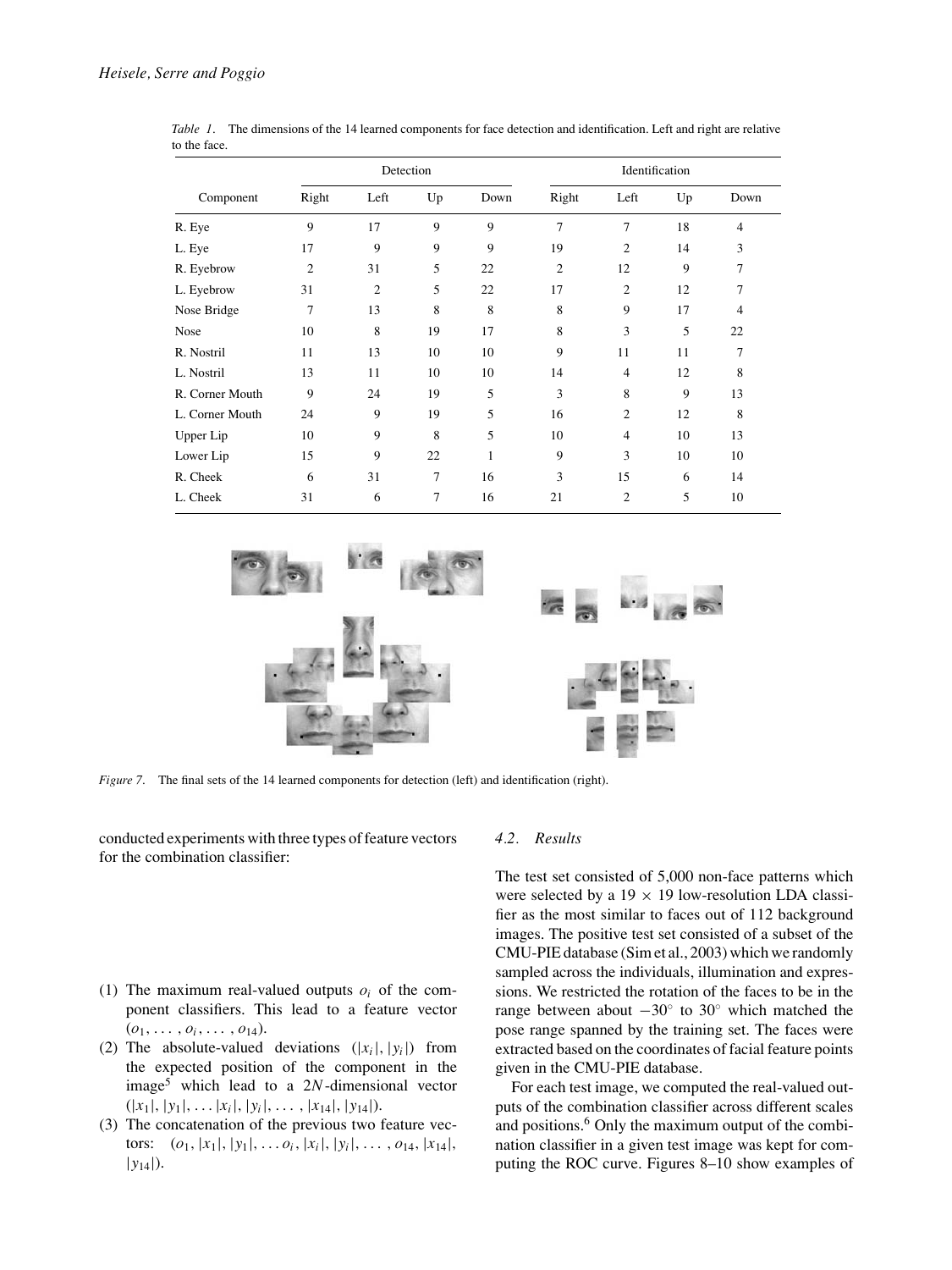## A Component-based Framework for Face Detection and Identification



*Figure 8*. Examples of faces which were correctly detected by the component-based face detector.



*Figure 9.* Examples of faces which were missed by the face detector. Errors are mainly due to limitations of the synthetic training set (lacking variations in lighting, absence of facial hair, eye glasses and facial expression).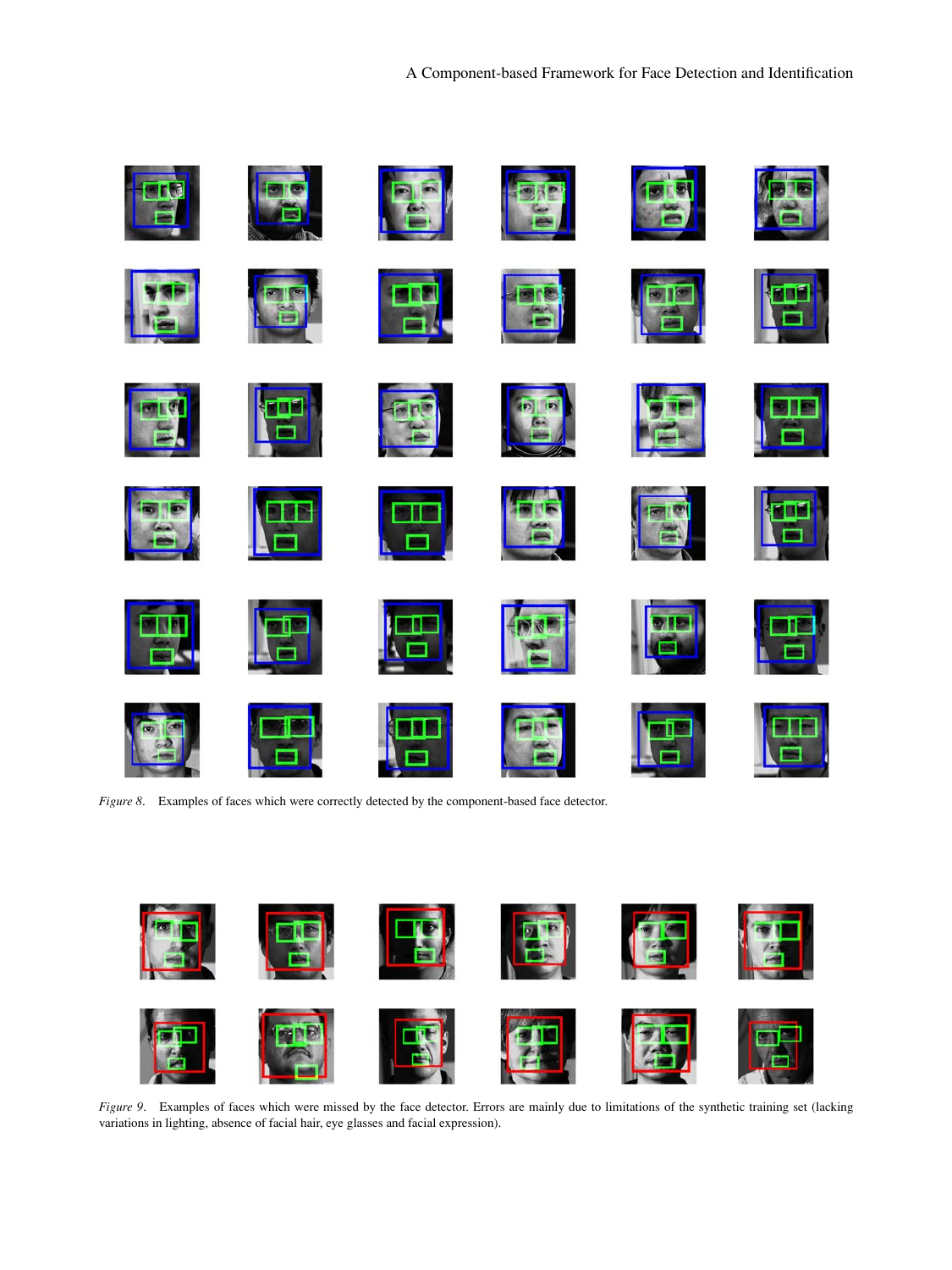

*Figure 10*. Examples of false detections generated by the component-based face detector.



*Figure 11*. Left: Comparison between different classification strategies: "a" no search regions, "b" search regions, "1" maximum outputs of the component classifiers as inputs to the combination classifier, "2" positions of the detected components as inputs to the combination classifier, "3" positions and maximum outputs as inputs to the combination classifier. Right: Comparison between the performance of the component classifiers for the systems without search regions "a" and with search regions "b". Each of the two ROC curves is the average across the 14 ROC curves of the component classifiers.

faces which were correctly detected, missed, and falsely detected. The red (correct) and blue (incorrect) boxes indicate the most likely locations of a face according to the maximum response of the combination classifier. The smaller green boxes indicate the location of the two eyes and the mouth. Note that the variability in the training images was much smaller than in the test images. The synthetic training database consisted of Caucasian faces only, it did not include people with a beard or a moustache, neither did it include people wearing glasses.

The left diagram in Fig. 11 shows the ROC curves for the different classification strategies. The two systems with search regions and a feature vector containing the maximum outputs of the component classifiers (b1 and b3) perform about the same and are better than the rest. The system with search regions and position features only (b2) performs poorly. It is not surprising that once the search for a component is confined to a relatively small region, the position of the maximum is not a good feature to distinguish between faces and non-faces. The systems in which the components are searched across the whole

pattern (a1, a2, a3) perform worse than b1 and b3 but better than b2. The importance of search regions is also evident in the comparison between the individual component classifiers for a3 and b3. The diagram on the right in Fig. 11 shows the ROC curves averaged across the 14 components. The difference in the recognition rate between search regions and no search regions is about 10% across large parts of the ROC curve. Comparing the two diagrams in Fig. 11 we get an impression of the improvement achieved by combining the component classifiers. The FP rate of the classifier combination at 70% recognition rate is about 1% of the FP rate of the individual classifiers, at 80% recognition rate it is about about 2%.

The ROC curve in Fig. 12 compares the best of the component-based systems (b1) with two global systems and the OpenCV (OpenCV Online Reference Manual, 2006; Lienhart et al., 2003) implementation of the Viola and Jones (2004) face detection system. The global classifiers were single SVMs with linear and seconddegree polynomial kernels trained on the histogramequalized gray values of the whole  $58\times58$  face patterns.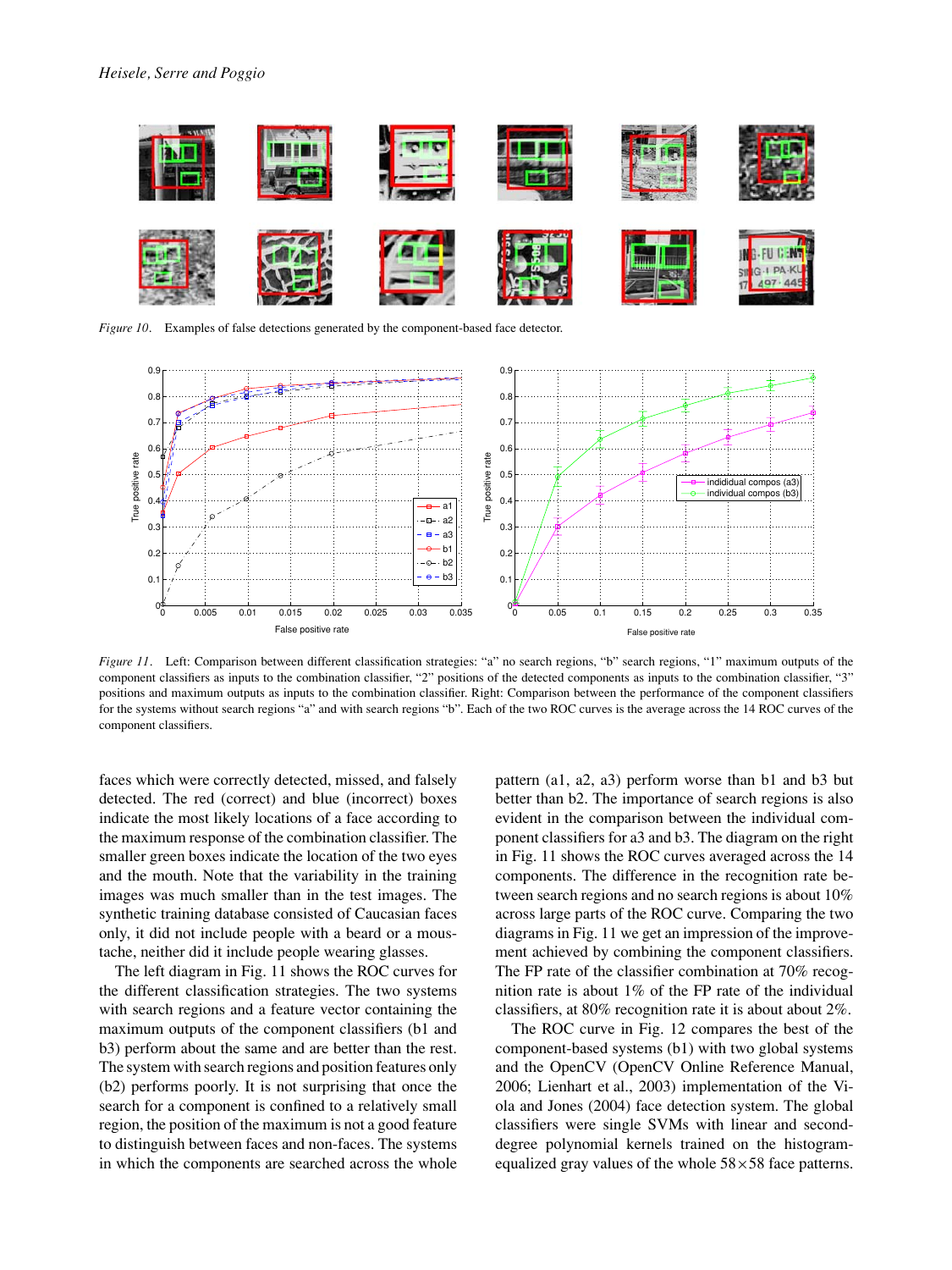

*Figure 12*. Comparison between the best component-based system ("b1") with two global SVM classifiers (linear and a second-degree polynomial) and the OpenCV frontal face detector based on Viola and Jones (2004). We used two different criteria to compute the ROC curve for the OpenCV system: the maximum output of the final classifier ("Maximum output") and the number of overlapping detections ("Nb. of detections") per test pattern.

The component system clearly outperforms both global systems.

We compared our system to OpenCV's default frontal face detector<sup>7</sup> and we retrained the OpenCV system on our training data. The performance of the retrained system was worse than that of OpenCV's default detector. The recognition rate for 15 stages was 64% with a FP rate of 10%, i.e. 36% of the test faces did not reach the 15th stage. The poor performance of the retrained classifier might be explained by the uniformity of our training data (perfectly aligned, synthetic faces) which could cause overfitting. In Lienhart et al. (2003), small rotations and distortions were applied to the face images to enlarge the training set. Another problem might be the relatively small number of negative training samples —hierarchical classifiers of this type are usually trained with millions of negative samples, see e.g. the experiments in Lienhart et al. (2003) and Viola and Jones (2004). The componentbased system performed similar to OpenCV's default

frontal face detector, which was trained on real face images and a much larger number of negative training samples. Note that the OpenCV software computed the ROC curve based on the number of detections within a neighborhood, while we computed the ROC curve for our system based on the maximum output of the classifier across a test pattern. The two techniques yield vastly different ROC curves, as can be seen in Fig.  $12<sup>8</sup>$  If we base the performance comparison on our method of computing the ROC curve, the component-based detector would have a clear advantage over the OpenCV detector.

A short note on the computational costs of our system compared to the OpenCV system: Training of the component system, once the shapes of the components had been fixed, was several orders of magnitude faster than training the OpenCV detector. During classification, our system had to run 14 component detectors across each scaled instance of the original input image. Since we used linear SVMs, this was equivalent to correlating the image with 14 component templates. In addition we had to compute the maxima of the component detector outputs within the search regions. Since the search regions were smaller than the components and since the maximum search can be implemented as a one-dimensional search across the rows and columns of the image, the computational costs of the maximum computation were negligible compared to the costs of the correlation. According to Viola and Jones (2004), a template based system with a single global template of size  $24\times24$  required about 20 times more computations than the hierarchical system in Viola and Jones (2004).

### **5. Evaluation of the Face Identifier**

### *5.1. Procedure*

As previously described, the face identification was based on the 14 identification components which were iteratively grown around the same 14 reference points as the detection components. The identification module could therefore use the positions of the detection components



*Figure 13.* Examples of correct classifications from the identification test set. Shown is a pair of images for each subject in the database. The subjects 1 to 10 are arranged from top left to bottom right. Note the variety in pose and illumination.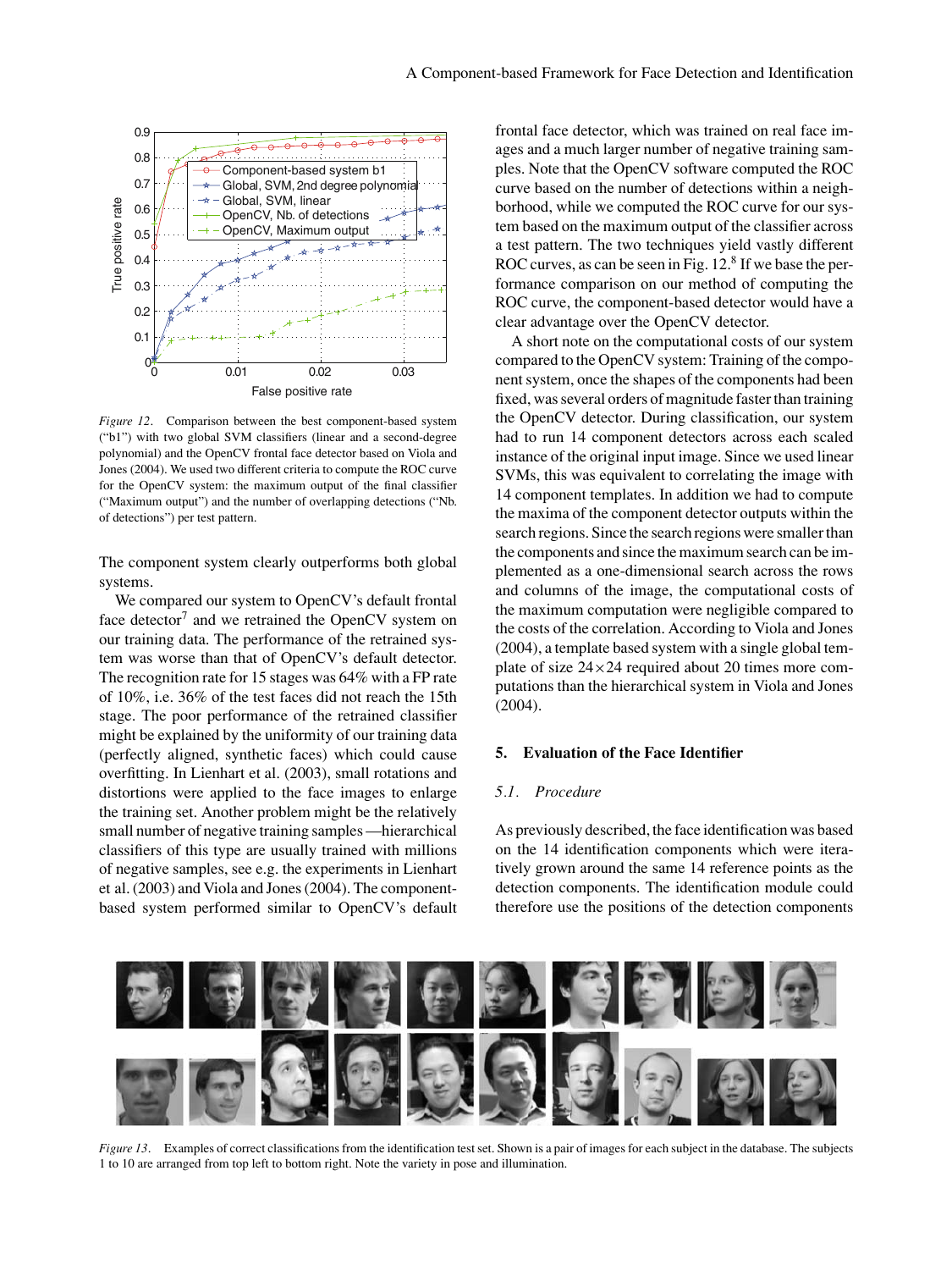

*Figure 14*. Examples of misclassified faces. Upon visual inspection about 50% of the failures could be attributed to inaccurate component detection due to pose, expression and illumination. In the remaining cases there was no obvious reason for the misclassification.

computed by the face detector to localize and extract the identification components. We added a global component to the set of 14 learned components which covered a large part of the face. The location of this component was computed by taking the circumscribing square around the 14 reference points. After extraction, the squared image patch was scaled to a fixed size of  $40\times40$  pixels. We performed histogram equalization on each of the 15 components separately and then input their gray values to the corresponding second-degree polynomial SVM classifier.

For training the 15 component classifiers we used the full set of the 7,040 synthetic face images described previously, i.e. we did not split the set into training and CV sets as was done for learning the identification components. A test set was created by recording images of the ten people in the database with a digital video camera. The subjects were asked to rotate the face in depth and the lighting conditions were changed by moving a light source around the subject. The final test set consisted of 200 images of each person. The training and test images were recorded on different days and with different cameras.<sup>9</sup>

#### *5.2. Results*

The component-based face identification system was compared to three types of global face identification systems, a PCA-based system, an LDA classifier, and a second-degree polynomial SVM. The input to all global systems was the  $58\times58$  histogram equalized face pattern as extracted by the global face detector (second-degree polynomial SVM) described in the previous section. In the PCA experiment we computed the 300-dimensional eigenspace of all extracted faces from the training set of 7,040 images.<sup>10</sup> During testing, we projected a given face into the 300-dimensional PCA subspace and then computed the closest neighbor amongst the training images.

We ran the component-based face detector (version

*Table 2*. The recognition rates.

| Classifier                           | Correct $[\%]$ | Errors $\lceil \% \rceil$ |  |  |  |  |  |
|--------------------------------------|----------------|---------------------------|--|--|--|--|--|
| Component-based                      |                |                           |  |  |  |  |  |
| Majority vote                        | 86.80          | 13.20                     |  |  |  |  |  |
| Maximum product                      | 88.85          | 11.15                     |  |  |  |  |  |
| Maximum sum                          | 87.20          | 12.80                     |  |  |  |  |  |
| <b>SVM</b> , linear                  | 89.25          | 10.75                     |  |  |  |  |  |
| SVM, linear, detection components    | 86.40          | 13.60                     |  |  |  |  |  |
| SVM, linear, single global component | 77.90          | 22.10                     |  |  |  |  |  |
| <b>Stacked features</b>              | 84.65          | 15.35                     |  |  |  |  |  |
| Global                               |                |                           |  |  |  |  |  |
| LDA                                  | 61.10          | 38.90                     |  |  |  |  |  |
| PCA, 300 dimensions                  | 52.70          | 47.30                     |  |  |  |  |  |
| SVM, 2nd degree polynomial           | 63.40          | 36.60                     |  |  |  |  |  |
|                                      |                |                           |  |  |  |  |  |

b1) on the face identification test set to find the face and to determine the positions of the 14 reference points in the face. We then cropped the 14 learned identification components plus the global component from the image, histogram-equalized them and classified them by their corresponding component classifiers. We explored four techniques for combining the outputs of the component classifiers (Ivanov et al., 2004) and compared it to our previous approach in which we stacked the component features into a single feature vector (Heisele et al., 2003):

- *Majority vote:* We computed the majority vote amongst the discrete-valued component classifier outputs. In case of a tie we decided based on the maximum product.
- *Maximum product:* For each of the ten classes we computed the product of the real-valued classifier outputs and then selected the class with the largest product. Prior to taking the product we normalized each classifier's outputs using the softmax function.
- *Maximum sum:* For each of the ten classes we computed the sum over the real-valued classifier outputs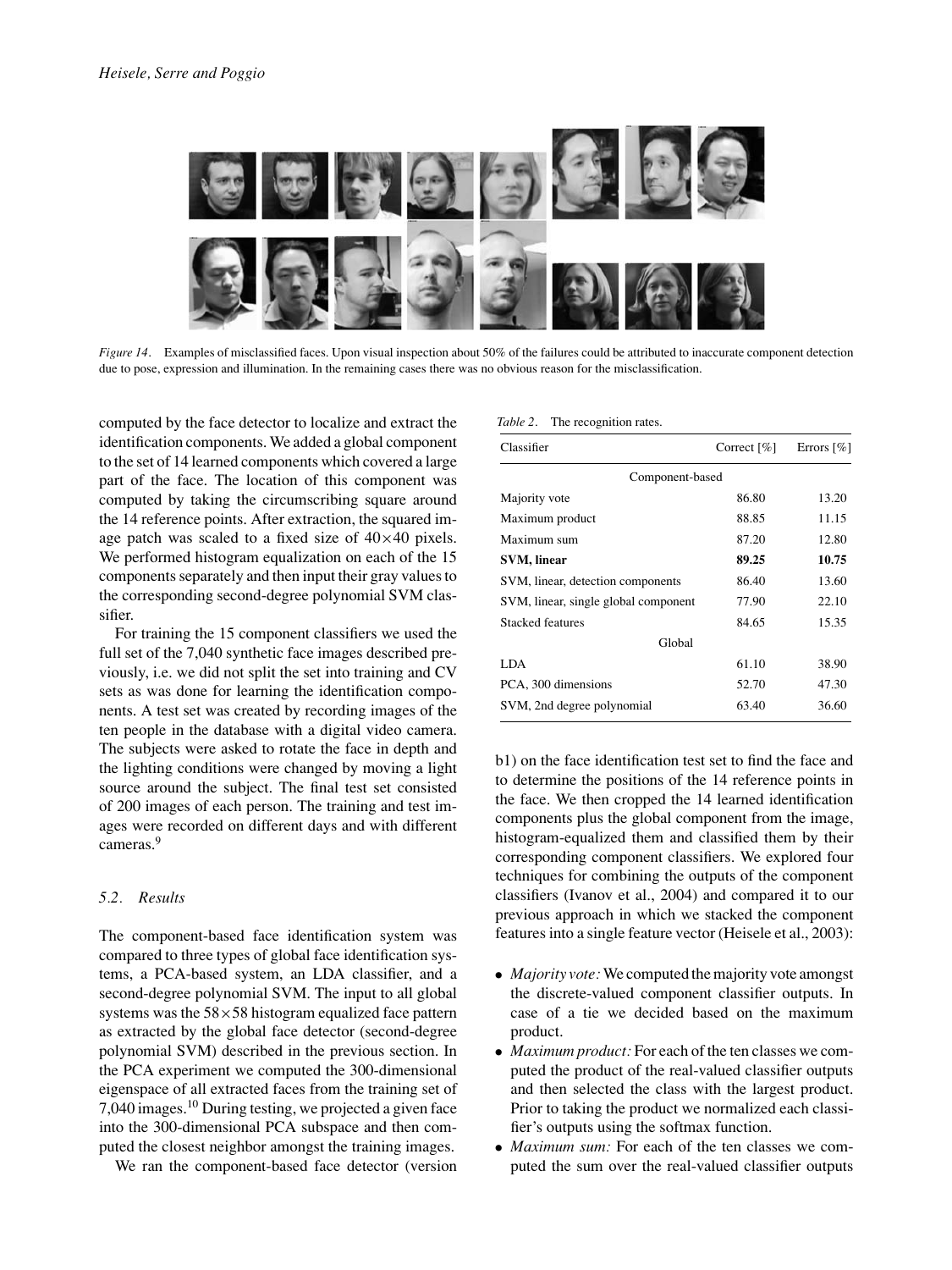and then selected the class with the largest sum. Prior to computing the sum we normalized each classifier's output values using the softmax function.

- *SVM:* A linear SVM was trained on the real-valued outputs of the component classifiers.
- *Feature Stacking:* The components were extracted from the image and their pixel values were combined into a single feature vector which was classified by a linear SVM.

The results for the four combination strategies are shown in the Table 2. Among the four combination techniques, the linear SVM performs slightly better than the maximum product and the maximum sum classifiers, the majority decision performed the worst. The table further shows the results for a system which used the face detection components in both the detection and identification stage ("SVM, linear, detection components"). $<sup>11</sup>$  The en-</sup> try labeled "SVM, linear, single global component" refers to a system which used the component-based detector to localize the face and the previously described global component for identification. This system was therefor a combination of a component-based detector with a global identification classifier. The bottom three rows in the table show results for global systems, i.e. face identification systems which used the results of the global face detector to locate the face and extract the features. The seconddegree polynomial SVM performed better than the LDA and the PCA. The best component systems improves on

the best results of the global classifiers by 25%. Examples of correctly classified faces and misclassified faces are shown in Figs. 13 and 14. Table 3 shows the confusion matrix for the SVM component classifier. The error distribution among the ten subjects was highly unbalanced. The recognition rate for the tenth subject was as low as 35%. This might be explained by an inaccurate 3D head model or by the fact that this subject's training and test data were recorded six months apart from each other.

In our final experiment we tested the robustness of the systems against occlusions. We generated a new test set by pasting a rectangular patch of uniform gray value into each test image. The dimensions of each patch, its gay value and its location were chosen randomly for each test image.<sup>12</sup> Some example images of the test set with occlusions are shown in Fig. 15. The training set remained unchanged from the previous experiment.

The results for the occluded test images are shown in Table 4. The recognition rate of the component system dropped by around 20%, the recognition rate of the global system dropped by about 10%. We ran a second test in which the locations of the components were taken from the original test on occlusion-free images and fed to the identification module which ran on to the occluded test images. In this case the performance dropped by 10% to 80%, indicating that detection and identification stages contribute equally to the overall loss in performance. Although the component system still outperforms the global system by 15%, we expected a larger margin based on

| Subj. $#$     |              | 2            | 3            | 4              | 5            | 6            | 7              | 8            | 9            | 10     |
|---------------|--------------|--------------|--------------|----------------|--------------|--------------|----------------|--------------|--------------|--------|
|               | 183          | $\theta$     | $\theta$     | $\mathbf{0}$   |              | 16           | $\theta$       | $\mathbf{0}$ | $\Omega$     | $^{0}$ |
| $\mathcal{L}$ | $\mathbf{0}$ | 199          | $\Omega$     | $\overline{0}$ | $\Omega$     |              | $\Omega$       | $\Omega$     | $\Omega$     | 0      |
| 3             | $\Omega$     | $\theta$     | 200          | $\Omega$       | $\mathbf{0}$ | $\Omega$     | $\theta$       | $\Omega$     | $\Omega$     | 0      |
| 4             | $\Omega$     | 2            | $\mathbf{0}$ | 197            | $\mathbf{0}$ | $\Omega$     |                | $\Omega$     | $\Omega$     | 0      |
|               |              | $\theta$     | $\Omega$     | $\overline{0}$ | 196          | $\Omega$     | $\Omega$       | 3            | $\Omega$     | 0      |
| 6             | $\Omega$     | $\Omega$     | $\Omega$     | $\theta$       | $\mathbf{0}$ | 200          | $\Omega$       | $\theta$     | $\Omega$     |        |
|               | $\Omega$     | $\Omega$     | $\Omega$     | $\Omega$       |              | $\theta$     | 199            | $\mathbf{0}$ | $\Omega$     |        |
| 8             | $\Omega$     | $\Omega$     | $\Omega$     | $\Omega$       | $\Omega$     |              | 12             | 181          | $\Omega$     | 6      |
| 9             | 10           | $\Omega$     |              | 11             | $\Omega$     | 5            | $\overline{2}$ | 12           | 159          |        |
| 10            | 56           | $\mathbf{0}$ | $\Omega$     | 8              | 53           | $\mathbf{0}$ | $\theta$       | 12           | $\mathbf{0}$ | 71     |

*Table 3*. The confusion matrix for the component-based identification system with a linear SVM as combination classifier. The average recognition rate was 80.25%



*Figure 15*. Examples from the test set with occlusions.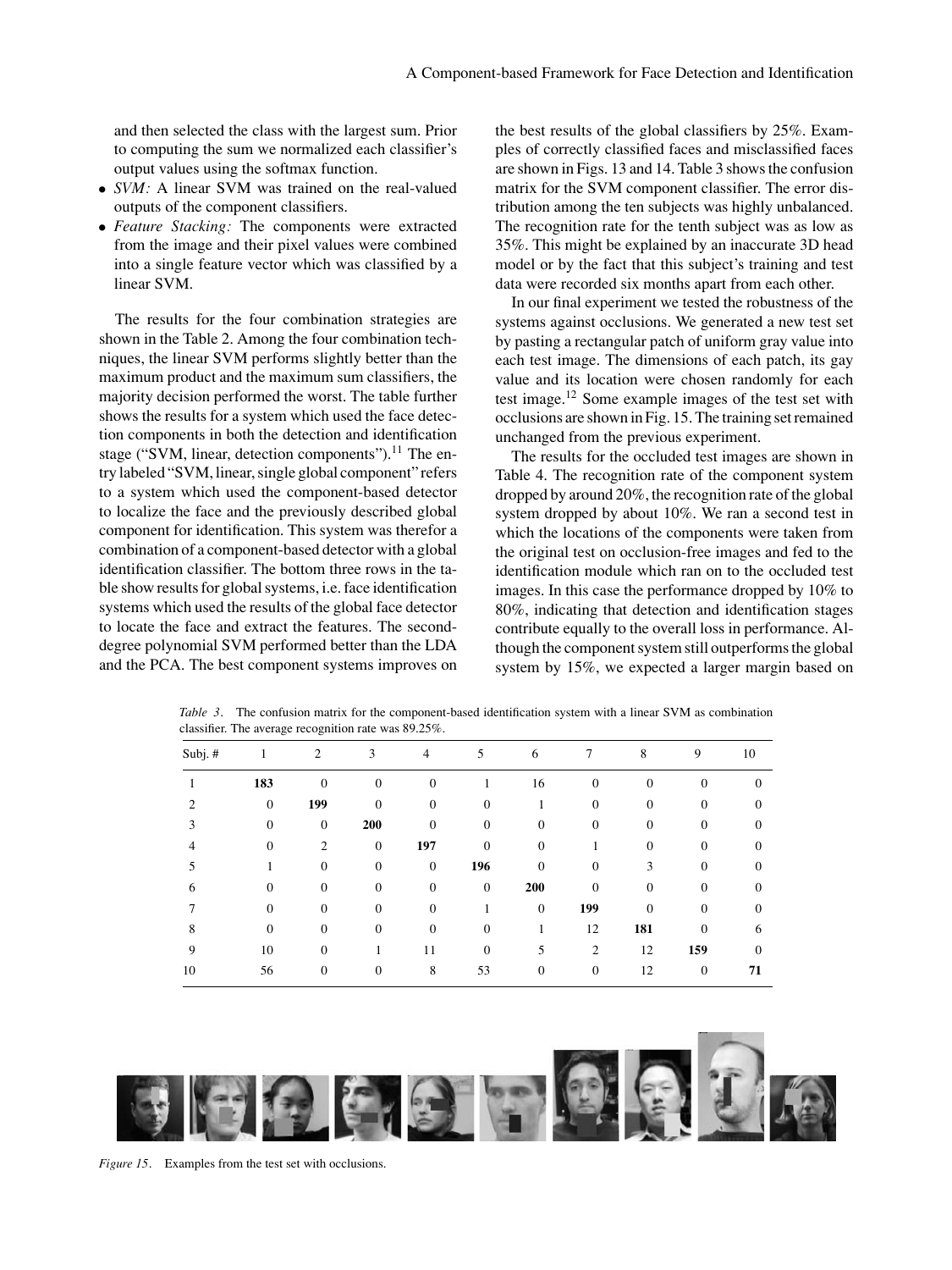*Table 4*. The recognition rates on the occluded test set.

| Classifier                            | Correct $\lceil \% \rceil$ Errors $\lceil \% \rceil$ |       |
|---------------------------------------|------------------------------------------------------|-------|
| Component, SVM, linear                | 69.0                                                 | 31.0  |
| Global, SVM, 2nd degree polynomial    | 54.65                                                | 45.35 |
| Component, SVM, linear,               |                                                      |       |
| No occlusions in the detection stage. | 79.65                                                | 20.35 |
|                                       |                                                      |       |

our previous tests and the built-in advantage of local features over global features in images with occlusions. The steep drop in performance of the component-based system might be explained by the relatively large size of the components and their strong overlaps: even a small occlusion might affect several components simultaneously.

### **6. Conclusion**

We described a component-based system for face detection and identification. The detection and identification modules shared the same two-layered architecture. In the first layer, component classifiers independently detected/identified parts of the face. The second layer contained a single combination classifier which combined the results of the component classifiers and performed the final detection/identification. We investigated several possibilities of including spatial information about the location of the components in the detection process. The best performance was achieved with a system in which the detection of the components was confined to small regions around the expected positions of the components. We also described a new method for learning relevant components for face detection and identification which is based on iteratively growing components in directions which minimize the error on a cross-validation set.

For face identification we used the component-based face detector in the training and testing stages to find the face in the image and to locate a set of reference points within the face. Around these points we extracted components specifically learned for identifying faces and classified them with our two-layered identification module. Two separate tests on a face detection and identification database showed that the component-based detector by itself and the combination of component-based detection and identification modules outperformed the global classifiers. In both cases we achieved improvements in the classification accuracy of about 25% on a test set without occlusions and 15% on a test set with occlusions.

### **Acknowledgment**

The authors would like to thank P. Ho, B. Weyrauch and J. Huang for their work on various aspects of the

component-based face identification systems. Thanks to V. Blanz and T. Vetter for providing the 3D head models.

### **Notes**

- 1. Readers who are interested in large scale face identification databases are referred to Gross (2005) and Phillips et al. (2005).
- 2. The faces were rotated in depth from −30◦ and 30◦ rotation in depth in 5◦ steps. The faces were illuminated by ambient light and a single directional light pointing towards the center of the face. The position of the light source varied between  $-30°$  and  $30°$  in azimuth and between 30◦ and 60◦ in elevation.
- 3. In the training set, the faces were rotated in depth from  $-30°$  to 30◦ in 6◦ increments. In the CV set, the rotation in depth ranged from  $-33°$  to 27° in 6° increments with 4 $\pm$ ° rotation in the image plane. For training, we rendered the 3D heads with 28 illumination models at each pose, for validation we used 18 slightly different models.
- 4. In our previous system (Heisele et al., 2001) we used a bound on the expected generalization error which was computed on the training set to control the growing direction.
- 5. The expected position of a component is the mean position of the component determined across all training images.
- 6. Each test image was scaled 10 times in a range from  $58 \times 58$  to 90  $\times$  90 pixels. The 58  $\times$  58 classification window was slid across the scaled images in steps of one pixel.
- 7. The classifier is called haarclassifier 11 frontal 11 default.xml in OpenCV RC1.
- 8. Yet another way of computing the ROC curve was used in Viola and Jones (2004), where layers of the hierarchy were removed to generate points on the ROC curve.
- 9. The training set was recorded with an Olympus C-3040 digital still camera with 3.3 megapixels resolution. The test set was recorded with a Sony DFW-VL 500 video camera with at a resolution of  $640 \times 480$  pixels.
- 10. We ran experiments with PCA dimensions ranging from 30 to 400. Above 300 there was no significant improvement in classification performance.
- 11. As for the previous experiments, a global component was added for face identification.
- 12. The patch dimensions were uniformly chosen from an interval of 10% to 30% of the image dimensions.

### **References**

- Beymer, D.J. 1993. Face recognition under varying pose. Center for Biological and Computational Learning, M.I.T., Cambridge, MA, A.I. Memo 1461.
- Bileschi, S.M. and Heisele, B. 2002. Advances in component-based face detection. In *Proceedings of Pattern Recognition with Support Vector Machines, First International Workshop, SVM 2002*, Niagara Falls, pp. 135–143.
- Blanz, V. and Vetter, T. 1999. A morphable model for synthesis of 3D faces. In*Computer Graphics Proceedings SIGGRAPH*, Los Angeles, pp. 187–194.
- Brunelli, R. and Poggio, T. 1993. Face recognition: Features versus templates. *IEEE Transactions on Pattern Analysis and Machine Intelligence*, 15(10):1042–1052.
- Dorko, G. and Schmid, C. 2003. Selection of scale invariant neighborhoods for object class recognition. In *International Conference on Computer Vision (ICCV)*, pp. 634–640.
- Fergus, R., Perona, P., and Zisserman, A. 2003. Object class recognition by unsupervised scale-invariant learning. In *Proceedings of the IEEE*